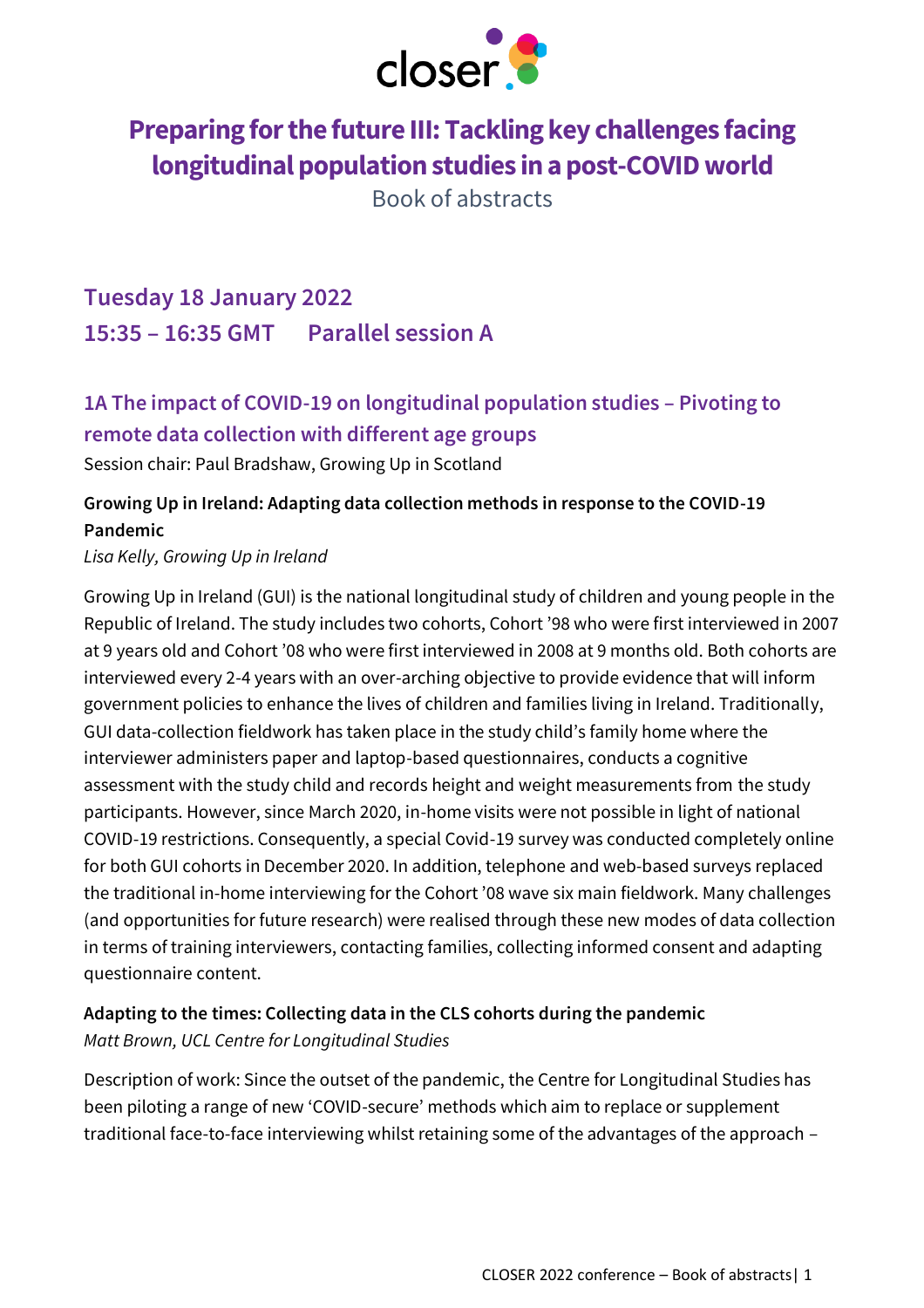

including video-interviewing, providing participants with devices to complete surveys and making more use of web and telephone.

Opportunities and challenges: At the time of the outbreak in March 2020, the NCDS Age 62 Survey was in-field; the BCS70 Age 50 Survey fieldwork was about to commence and development of the Next Steps Age 31 Survey was upcoming. All surveys were planned to be conducted face-to-face. Ongoing uncertainty regarding future infection rates and restrictions made it difficult to gauge when resumption of face-to-face visits would be possible. It became clear that more flexibility with regard to methods of data collection and development of COVID-secure approaches would be required.

Learning for the LPS community: The presentation will describe the results of our trials, consider the advantages and disadvantages of the various tested methods, confirm key decisions taken with regard to moving forward with the cohort studies and draw out potential lessons for other studies.

## **2A Data linkage – Data linkages in regional UK studies**

Session chair: Oliver Duke-Williams, ONS Longitudinal Study

### **All- Inspiring the Development of the Born and Bred in (BaBi) Network of local e-cohorts** *Kayley Ciesla, Born in Bradford*

Born in Bradford's **[BiB4All](https://borninbradford.nhs.uk/what-we-do/pregnancy-early-years/born-in-bradford/))** is a longitudinal e-cohort embedded into routine maternity practice in Bradford, UK. The project aims to link routinely collected health, social care, and education data locally to build a picture of child health and development, and use this as a local intelligence tool, to inform and evaluate local policy and practice. Since its launch in March 2019, NHS midwives in Bradford have consented 4099 women and 3395 babies to the study. Following successful implementation of BiB4All, other sites approached the team to develop an e-cohort. As a result, the BaBi Network was established. This multi-site cohort study currently includes Leeds, Doncaster, Wakefield, Nottingham and East London. BiB4All are the co-ordinating centre, providing strategic research support to each BaBi site and developing the process to combine these local cohorts as a meta-cohort over time. Embedding e-cohorts into routine care has highlighted the efficiencies of using existing structures to build a sustainable method to provide a cohort for every generation. Recruitment to the study continued throughout the pandemic, demonstrating its robustness. This presentation will share learning on the process, benefits and challenges of establishing the e-cohort and learning that can be applied to the post-COVID world.

### **The Challenges of Administrative Data Linkage for Longitudinal Studies of Ageing** *Anne Gasteen, Healthy Ageing in Scotland*

This paper presents findings from a survey of 14 longitudinal Health and Retirement Studies across the world, exploring their use of data originally collected for administrative purposes, such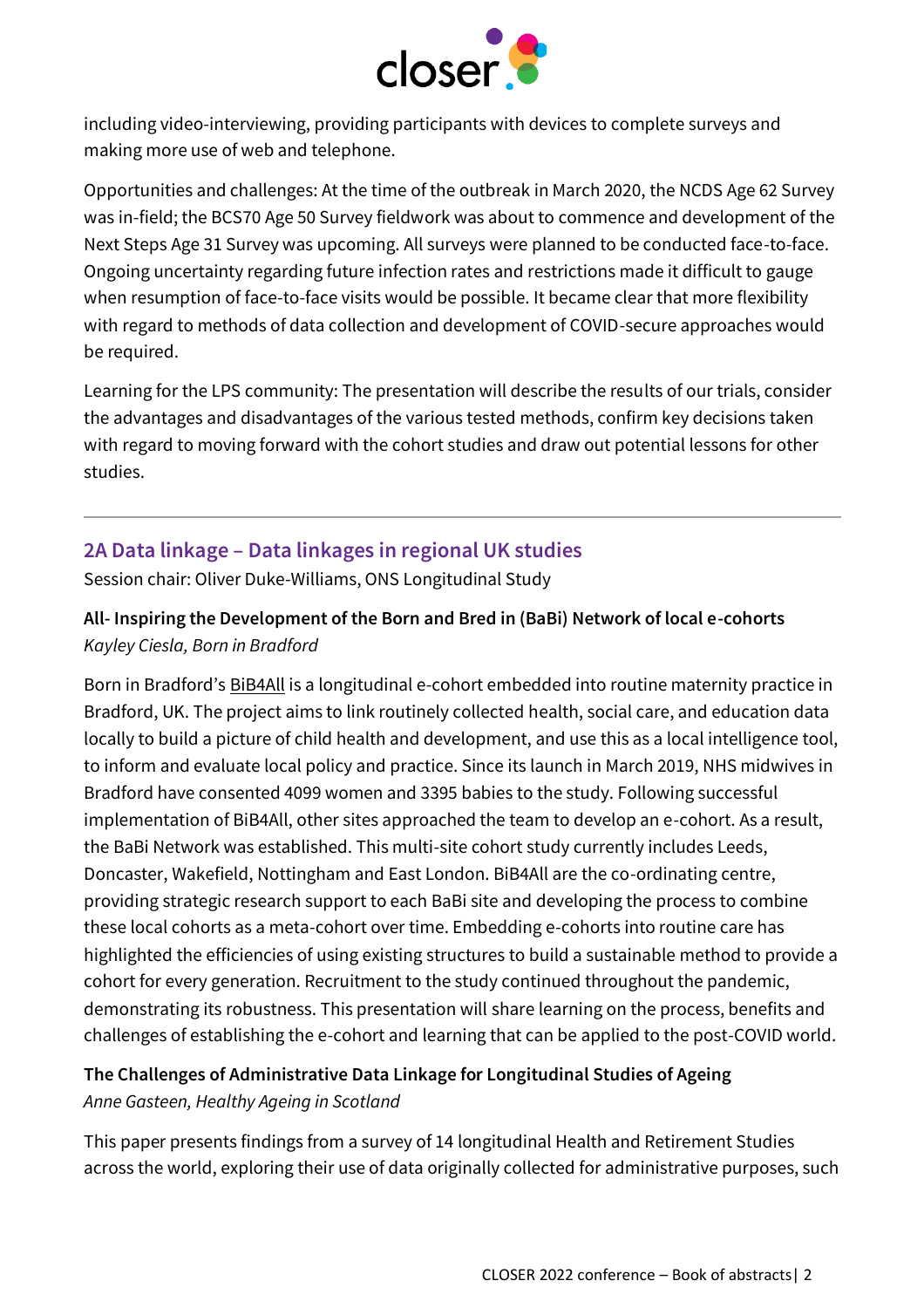

as health or tax records. The survey was conducted between June 2020 and June 2021, as part of the ESRC Centre for Population Change project: Linking Longitudinal Studies of Ageing with Administrative Data. It focused on the benefits and challenges of linking longitudinal studies to administrative data: application, approval and access processes, linkage mechanisms, linked data usage and impact.

The main challenges faced by studies centred on building relationships with both data owners and respondents, data protection issues, resources, and fragmented administrative data infrastructures. The development of trust was cited as key to building relationships with data owners and, crucially, respondents. A lack of trust had the potential to undermine the benefit of linkage through poor respondent consent rates.

It is recommended that longitudinal studies should explore whether, given governing data protection legislation, respondent consent is strictly necessary. Further, where administrative data architecture is fragmented, studies should advocate for the establishment of single ID numbers and the development of real time linkage to multiple administrative databases at a single point of access.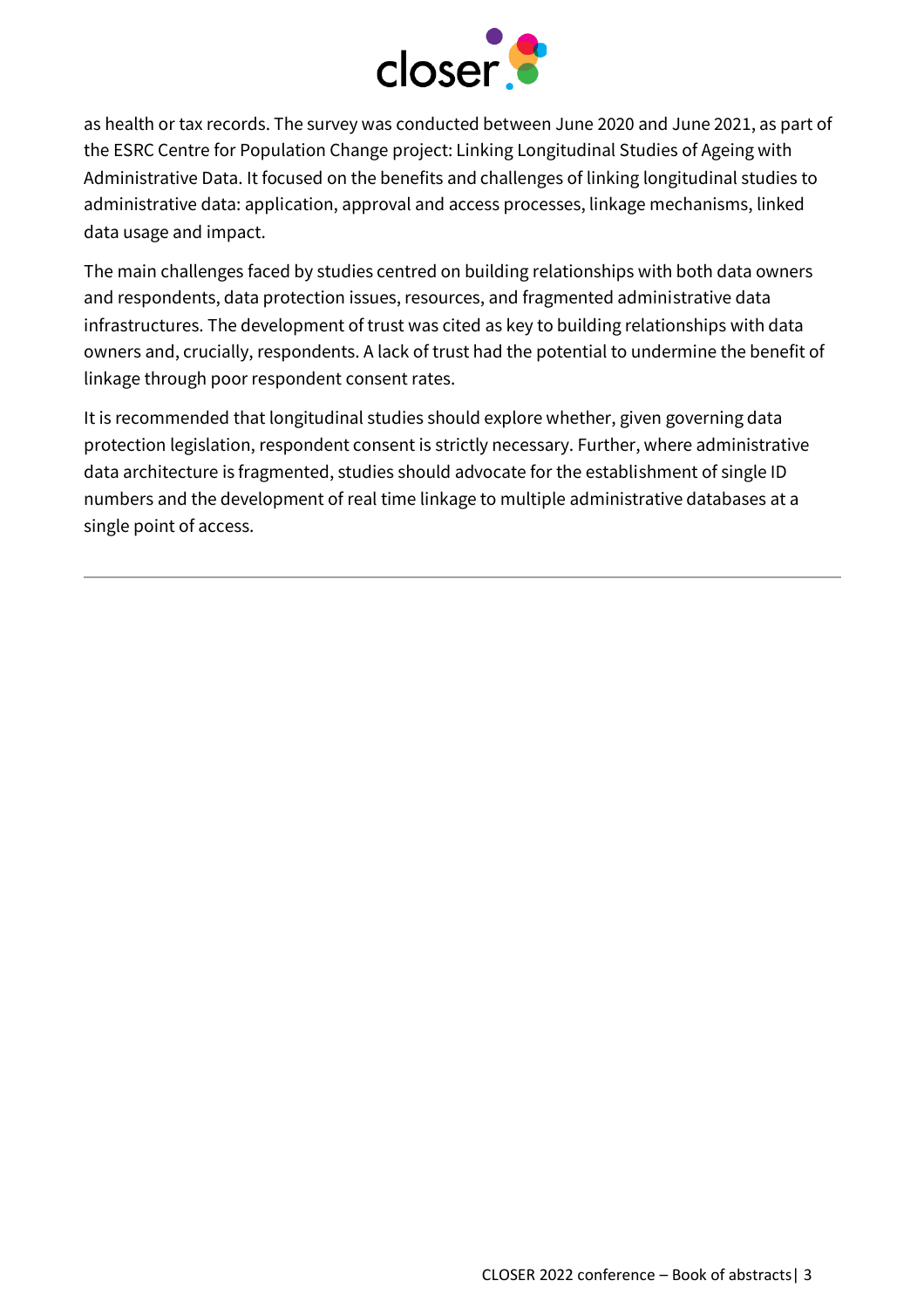

# **Wednesday 19 January 2022 15:30 – 16:30 GMT Parallel session B**

# **1B New forms of data collection – Using innovative technology**

Session chair: David Porteous, Generation Scotland

## **SMS surveys in the Global South: Insights from field studies in Tanzania**  *Johanna Choumert-Nkolo, EDI Global*

In the presentation, we will present our recent experience with SMS surveys in Tanzania. Although phone surveys are usually the preferred alternative to in-person interviews, SMS surveys are progressing. We will present practical tips and best practices for designing and implementing SMS surveys. We will cover the following topics: What should be the length of an SMS survey? What types of questions can be asked in an SMS survey? How to programme an SMS survey? How to choose the type of system to send SMS? How to provide compensation/incentives to survey participants? What should be the timeframe of an SMS survey? How to pilot and test an SMS survey? How to deal with situations where several individuals use the same phone?

## **"We hope to visit you again soon": Updating location information from participants of a longitudinal study during COVID-19 in four Low-Middle-Income-Countries** *Maria De Los Angeles, Young Lives*

Updating participant location information is a crucial process in longitudinal studies for tracking purposes to reduce attrition. Young Lives, a long-standing cohort survey collecting data in Ethiopia, India, Peru, and Vietnam, has previously collected GPS data during the fieldworker's inperson visits. With in-person data collection interrupted by COVID-19, the study has been conducting telephone surveys: three calls were completed in 2020 and two are planned for 2021, making the acquisition of accurate address data a challenge. We have designed a new mechanism to collect GPS data from participants with access to a smartphone. We will send them a link to submit their GPS location. Only the participant's name, and birth date must be entered manually, the GPS information is transferred using the device's built-in GPS support by pressing one button. In this presentation, we explore the opportunities and challenges of introducing remote GPS data collection. Specifically, we discuss the feasibility of collecting GPS data in Low-Middle-Income-Countries, using the participants own smartphones considering i) selection bias, ii) participation rates and associated incentives, iii) duration of the survey, and iv) ethical challenges.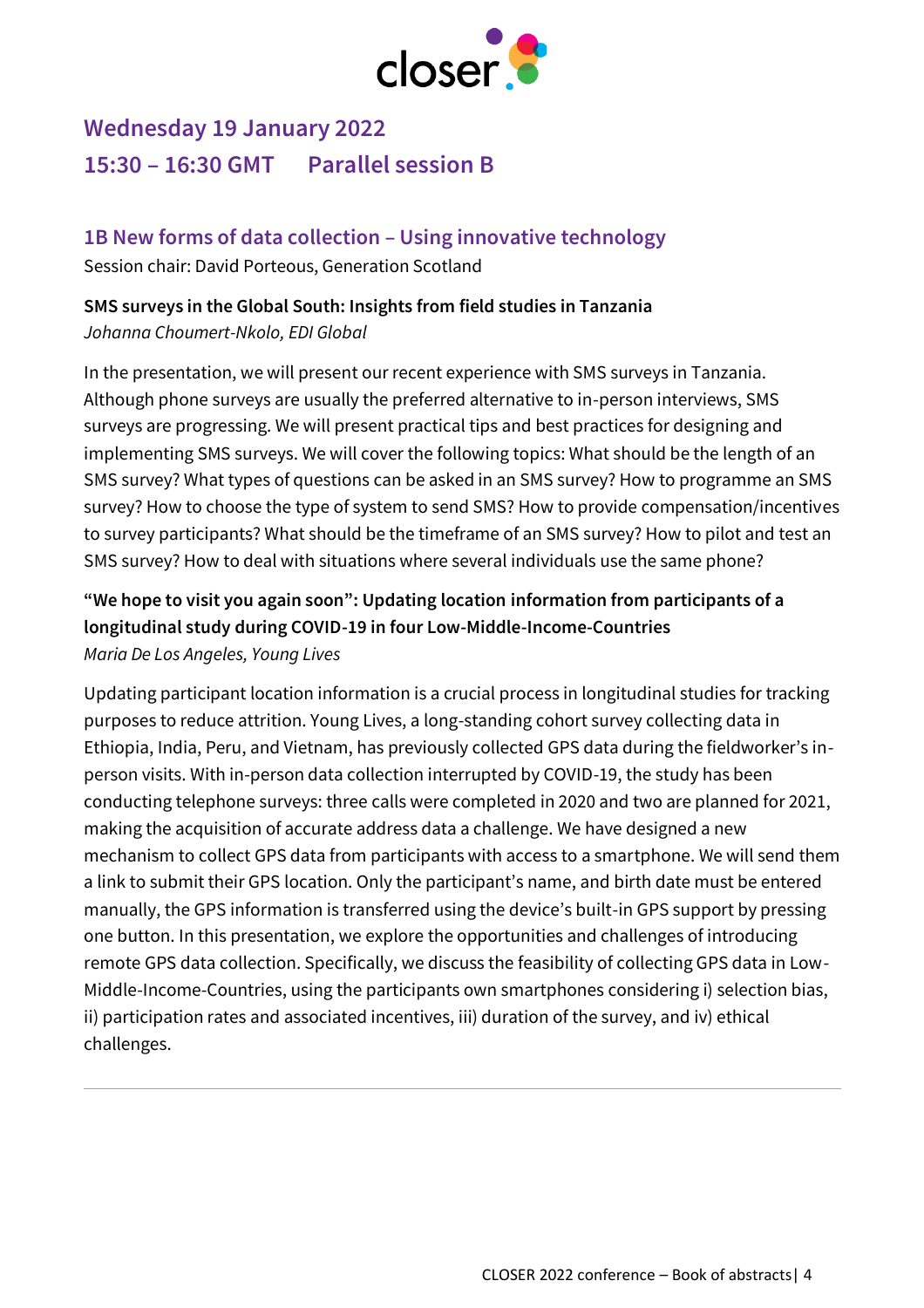

## **2B The impact of COVID-19 on longitudinal population studies – Remote collection of bio samples**

Session chair: Elaine Dennison, Hertfordshire Cohort Study

### **COVID-19 antibody testing in longitudinal population studies**

*Andrew Wong, COVID-19 Longitudinal Health and Wellbeing National Core Study*

Description of the work: As part of the National Core Studies Longitudinal Health and Wellbeing (NCS LH&W) theme to understand COVID-19, a programme of work was undertaken to obtain serology data. This was achieved through a collaboration with the Department for Health and Social Care (DHSC), who commissioned a blood testing company, Thriva, to provide an [essentially] free end-to-end serological testing service. Over 33,000 antibody results were obtained from the following UK longitudinal population studies: ALSPAC, BCS70, ELSA, EXCEED, MCS, NCDS, Next Steps, NSHD, SABRE, TwinsUK, and Understanding Society.

Opportunities and challenges: Throughout the COVID pandemic, study participants had been asked to complete multiple questionnaires and there was real concern on over-burdening both participants and study teams with a novel form of data collection: finger prick blood testing. Thriva provided a flexible approach to satisfy the information governance and bio-sampling storage requirements of each cohort. Despite the urgency, a shared major challenge lay in protracted contract negotiations.

Learning for the LPS community: This core funded work was successful due to appointing a single key liaison point who co-ordinated activities between the scientific team, cohorts, providers, DHSC and other stakeholders. Additionally, the use of a set of standardised template documents and processes that were scrutinised by the stakeholders streamlined the implementation and delivery of the data collection.

## **Twinduction: baseline sample and data collection for newly registered twin research volunteers**

### *Taha Bhatti, TwinsUK*

The TwinsUK cohort, set up in 1992, is a major epidemiology resource with longitudinal deep genomic and phenomic data from over 14,500 adult twins from the UK, many of whom are highly engaged and recallable. On average, 200 new twin research volunteers sign up to the registry per annum. Following the outbreak of COVID-19 and the media coverage of TwinsUK, spearheaded by the Zoe Covid-19 app – a partnership with TwinsUK, around 800 twins registered their interest to sign up. With clinical visits coming to a halt during the pandemic, Twinduction provides an innovative, rapid and adaptive method for recruitment and data collection by using a remote based testing method. Every pair of twins joining will sign up online and receive a postal box containing equipment to return faecal, urine, saliva and capillary blood samples. Participants will also be provided with an email link to carry out online cognitive assessment and core questionnaires. The samples will be analysed and stored in TwinsUK Biobank. The data will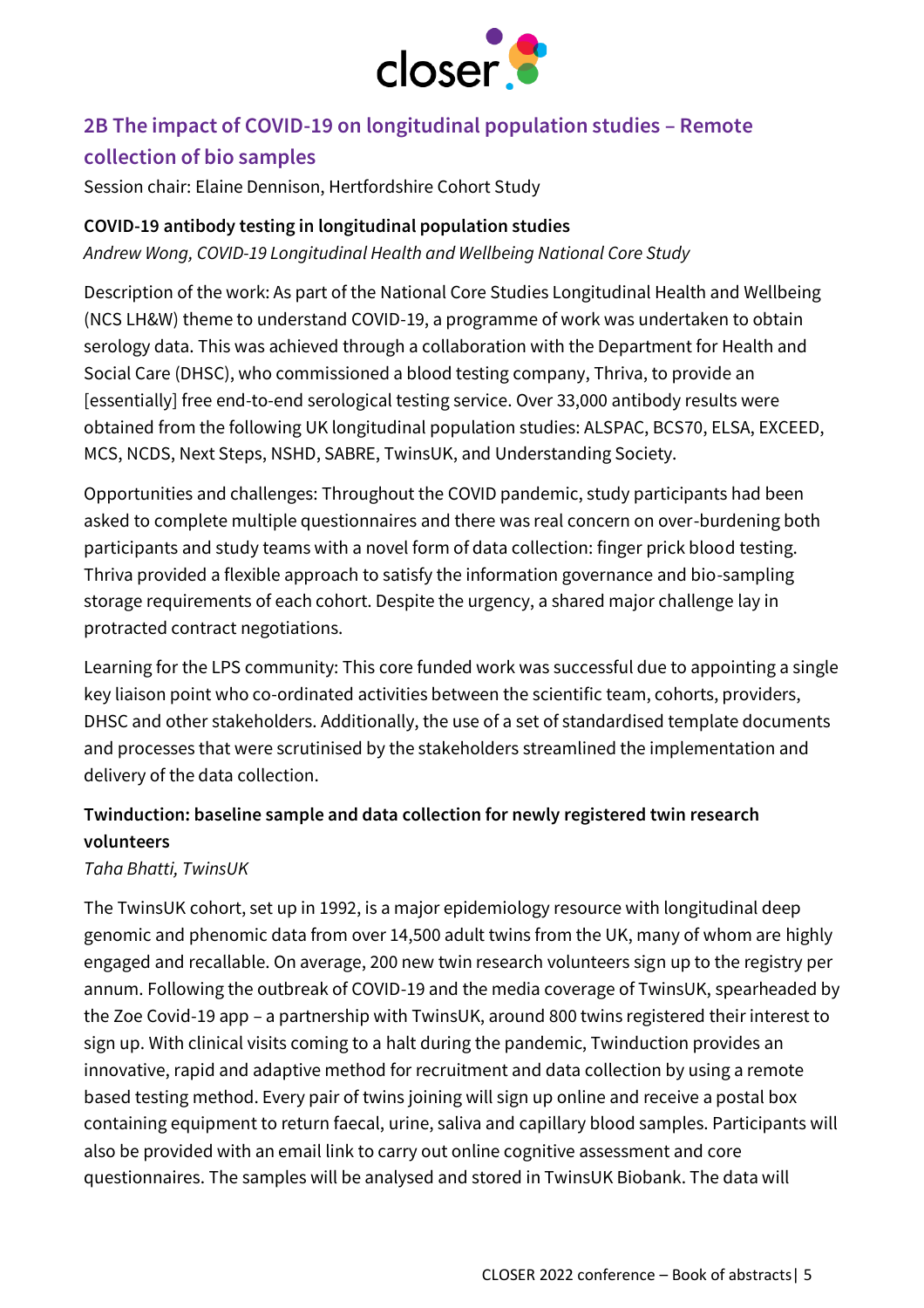

then be used for further research into common diseases and traits accessible to independent researchers/collaborators who wish to use the enormous potential of the twin design. The structure and rationale for this study paves the way for clinical studies moving forward in this post-pandemic world.

# **3B Participant and public engagement – Creative strategies to participant**

#### **engagement**

Session chair: Melanie Lewcock, Avon Longitudinal Study of Parents and Children

## **Involving young people in research during the COVID-19 pandemic: The BRIGHTLIGHT experience**

#### *Lorna Fern, BRIGHTLIGHT*

BRIGHTLIGHT is the largest longitudinal cohort study of young people (YP) with cancer in the world. Challenges We have involved YP as research partners since study inception through participatory workshop/activities. In March 2020, the United Kingdom Government prohibited face-to-face working which remained in place until May 2021. Aims We set out to rapidly mobilise our patient involvement activities ensuring YP were able to participate in the interpretation of study results, design of secondary data analysis and new survey content. Methods/opportunities We utilised the interactive MIRO platform; a secure National Health Service Clinic Zoom account and google jam-board. We employed an artist to design pre-workshop activities and animate discussions in real-time. Two independent professionals attended each workshop for safeguarding purposes. Results We held 6 workshops between 09/20 -03/21 each attended by 8-10 participants. YP received pre-workshop packs containing information sheets, consent forms, online workshop policy agreement, activities to assist participation, stationary and snacks. Learning for longitudinal studies The workshops were more accessible to YP compared to faceto-face as they could join from abroad, whilst self-isolating, straight from work, and shortly after giving birth. There were reduced venue and travel costs, however, were also considerably more resource intensive due to preparation time required by workshops facilitators.

#### **COVID-19-safe public engagement**

### *Clare Dolan, Generation Scotland*

Generation Scotland (GS) is a family health study which currently has over 24,000 volunteers from 7,000 families recruited across Scotland. We have a wide pool of volunteers who have agreed to be contacted for PPIE activities. The COVID-19 pandemic halted usual face to face engagement. However, as GS was still keen to involve our participants, we pivoted to Covid-19-safe engagement. OurGS is a virtual photography exhibition which will tell our volunteers stories in their own words. We have photographed volunteers across the length and breadth of Scotland, representing rural and urban communities. We are now conducting interviews by telephone or video call. Our interviews are focusing on the volunteers experience of taking part in GS, why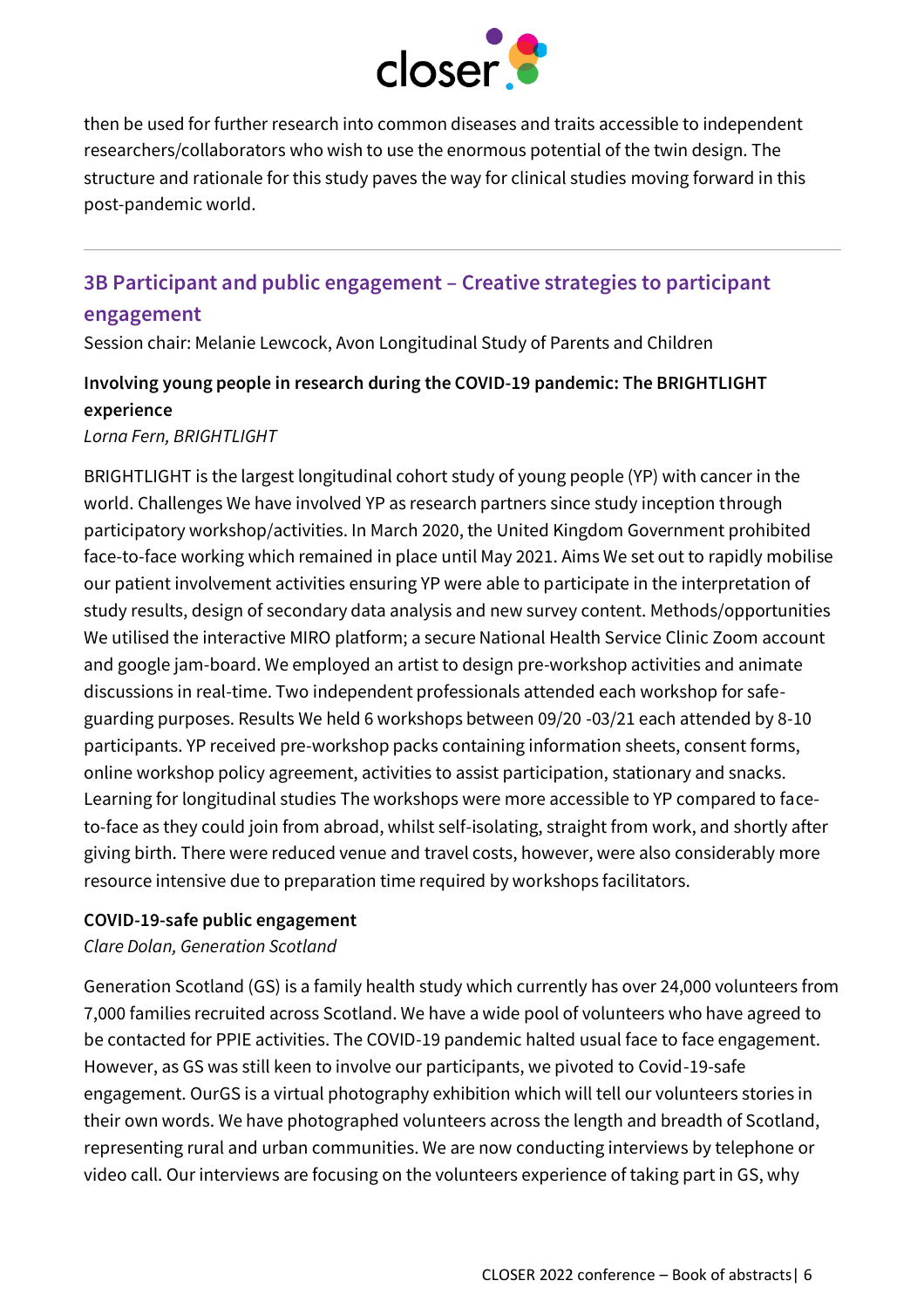

health data research is important to them, and which health issues matter to them most. It is an opportunity for those who volunteer with GS projects to share their perspective on the health challenges GS should be investigating next, and to influence our future work. OurGS demonstrates how to continue public engagement remotely and safely. The high level of uptake by our volunteers demonstrates their enthusiasm for engagement during the pandemic.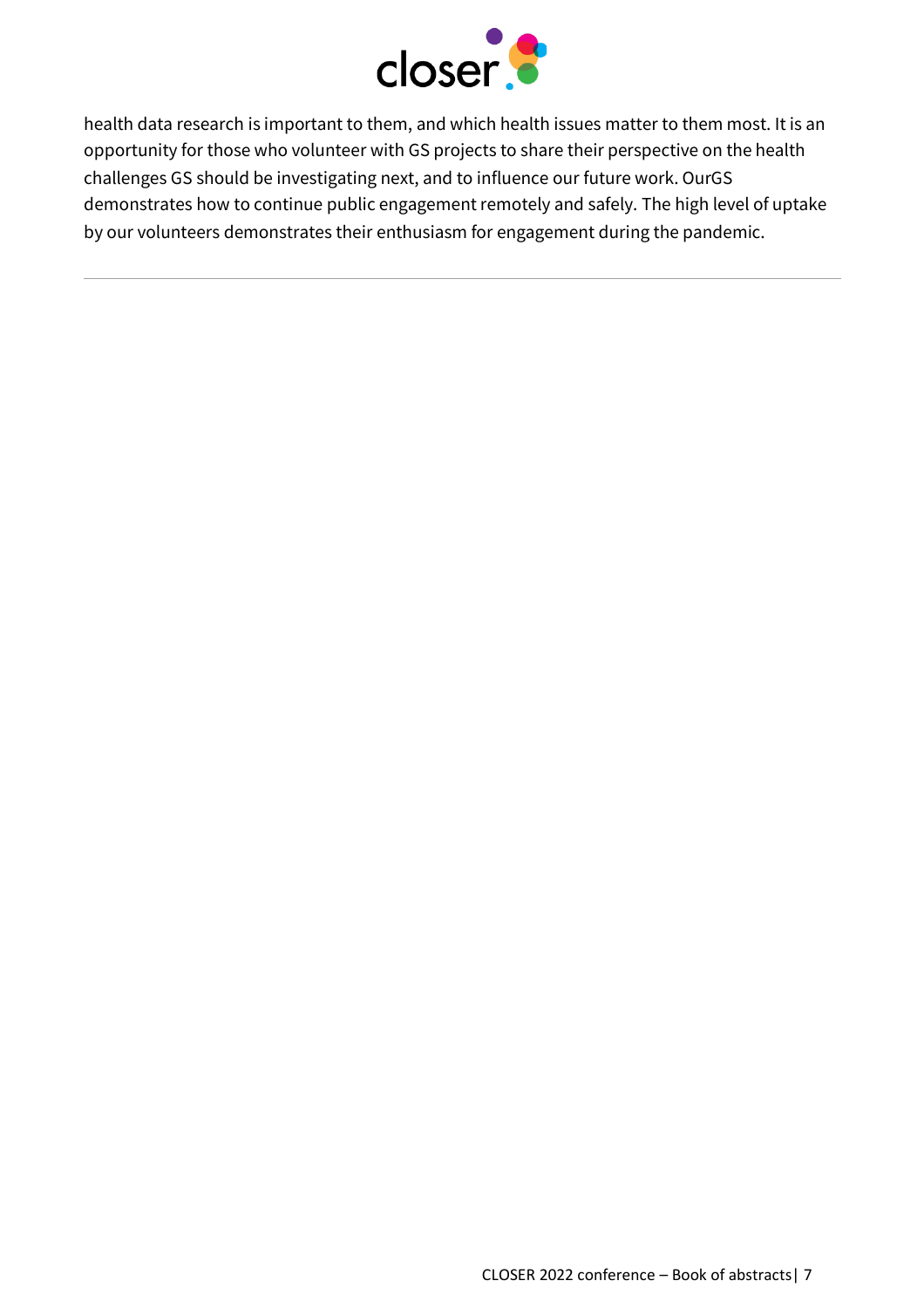

# **Thursday 20 January 2022 13:00 – 14:00 GMT Parallel session C**

## **1C Influencing policy – International and UK perspectives**

Session chair: Rushda Khandker, Longitudinal Study of Young People in England 2

### **Partnerships facilitate policy translation - a case study from Growing Up in New Zealand** *Susan Morton, Growing Up in Ireland*

In 2019 the New Zealand government adopted a Child Youth and Wellbeing Framework (CYWF) designed to be applied across all policy sectors. The NZ Treasury simultaneously set up a requirement that all agencies must measure fiscal sustainability in terms of impacts on population wellbeing using the CYFW (not just GDP). From its inception the Growing Up in New Zealand (GUiNZ) longitudinal study has utilised a framework that conceptually aligns closely to the CYWF. The study is therefore opportunistically placed to provide context relevant evidence to fill gaps in the wellbeing information available to agencies from the largely actuarial information contained in linked routine administrative datasets. GUiNZ are working alongside multiple policy agencies to provide contextual and strengths-based indicators relevant to the CYWF and providing unique longitudinal evidence to assist with the co-design of strategies to enhance wellbeing. The usual challenges faced in translating GUiNZ evidence to inform policy are reduced by the commitment to policy translation and the credible partnerships established with multiple agencies throughout the longitudinal journey. We will describe the importance of these policy partnerships for impacting population wellbeing as well as for demonstrating the utility of longitudinal studies alongside substantive routine data collections.

### **Generating policy impact: insights from Understanding Society Policy and Partnerships Unit** *Raj Patel, Understanding Society: The UK Household Longitudinal Study*

The presentation provides a case study into Understanding Society's strategy for influencing policy. Set within the broader context of maximising the value from the Study, it focus on Understanding Society' policy impact strategy, show cases the work stream under each strand of the strategy, and sets out key challenges. In providing insights into mobilising both data use and published research, it focuses on demand led-activities, knowledge translation and brokerage, and pro-actively stimulating policy research. In particular, it considers the question of 'what next', and set's out what challenges the Study would like to address in the future.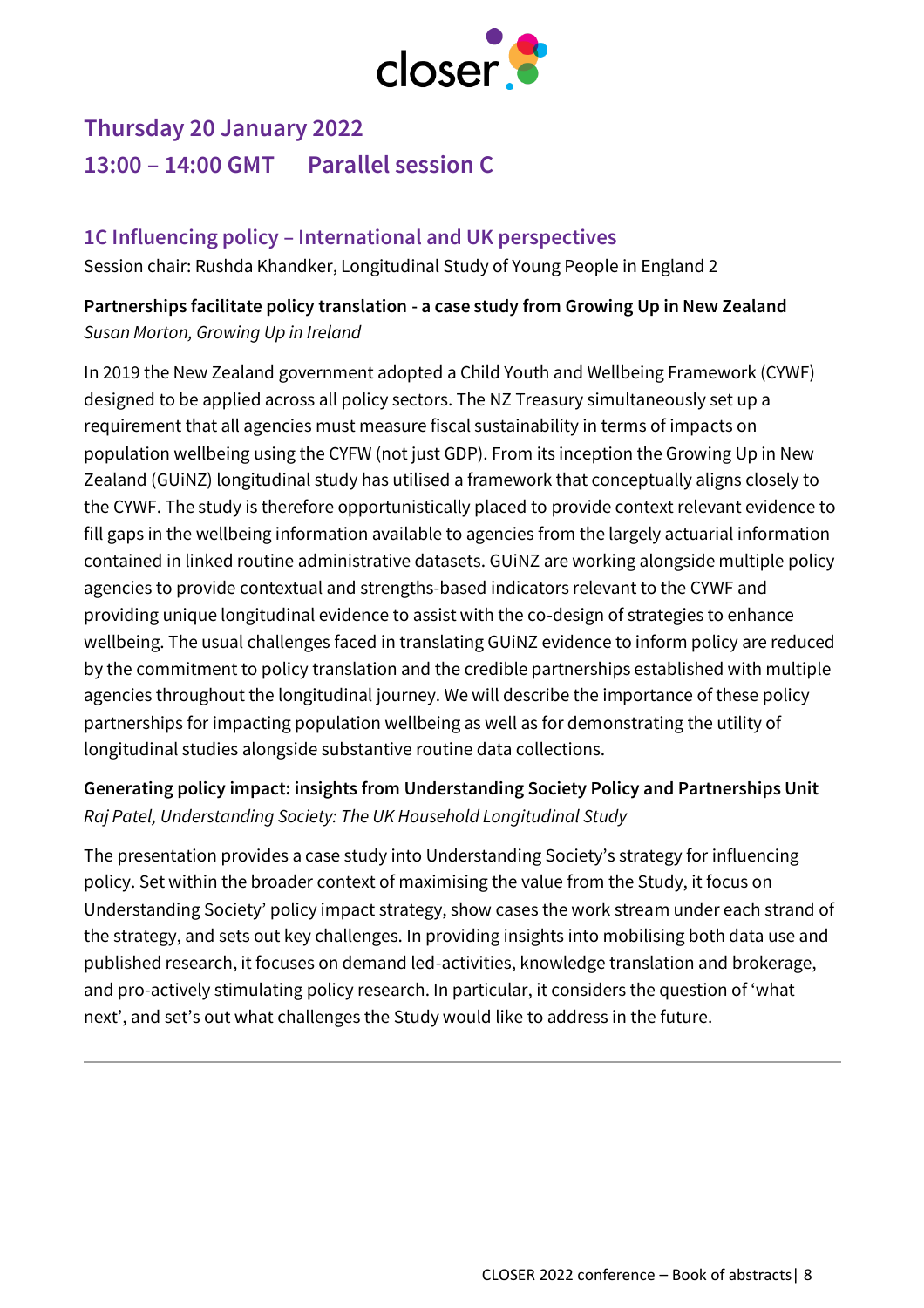

## **2C New forms of data collection – Experimental designs and clinics**

Session chair: Paz Garcia, TwinsUK

#### **Cohort Re-engagement Strategies**

*Sarah Sullivan, Avon Longitudinal Study of Parents and Children*

Description of the work: ALSPAC will run two new clinics in September 2021 for participants and parents. We want to encourage attendance from those who have previously disengaged. We have developed a two-phase re-engagement strategy. We have achieved good progress with phase 1. Phase 2 will follow.

Opportunities and challenges: A successful re-engagement strategy has several important benefits. We will increase the representativeness of our cohort and reduce the amount of missing data. In turn this will reduce selection bias and increase the value of research findings based on cohort data. Challenges include obtaining contact details for participants who have been disengaged for a long time, funding incentive payments for re-engagement of large numbers of participants and running evening and weekend clinics to increase accessibility.

Learning for the LPS community: Our disengaged strategy could provide a valuable toolkit for other cohorts seeking to re-engage participants.

### **Concurrent, Sequential or Web-Only? Evidence from a mixed-mode recruitment experiment in FReDA**

#### *Pablo Christmann, GESIS*

The COVID-19 pandemic impacts the operation process of many survey programs, among them the recruitment for the newly established German panel study FReDA (Family Research and Demographic Analysis). Switching from face-to-face to self-administered mixed-modes (web, paper) for the recruitment phase has allowed us to experimentally test the effectiveness of different mode choices based on a gross sample of 108,000 register-based addresses. We investigate how different mode choice strategies affect the response rate, distributions of substantive answers, sample composition, data quality, panel consent and participation in the subsequent wave.

We implemented three different experimental conditions to which individuals were assigned randomly. FReDA deploys an invitation letter and reminders that offer either an access-link/QR-Code to the web survey (CAWI), or containing the paper-based questionnaire and an accesslink/QR-Code to the web survey (CAWI/PAPI) in different sequences to contact the target population. Individuals are contacted either with

- (1) a concurrent contact strategy in the sequence CAWI/PAPI, CAWI, CAWI/PAPI, or
- (2) a sequential contact strategy in the sequence CAWI, CAWI, CAWI/PAPI, or
- (3) a sequential contact strategy in the sequence CAWI, CAWI, CAWI, CAWI/PAPI.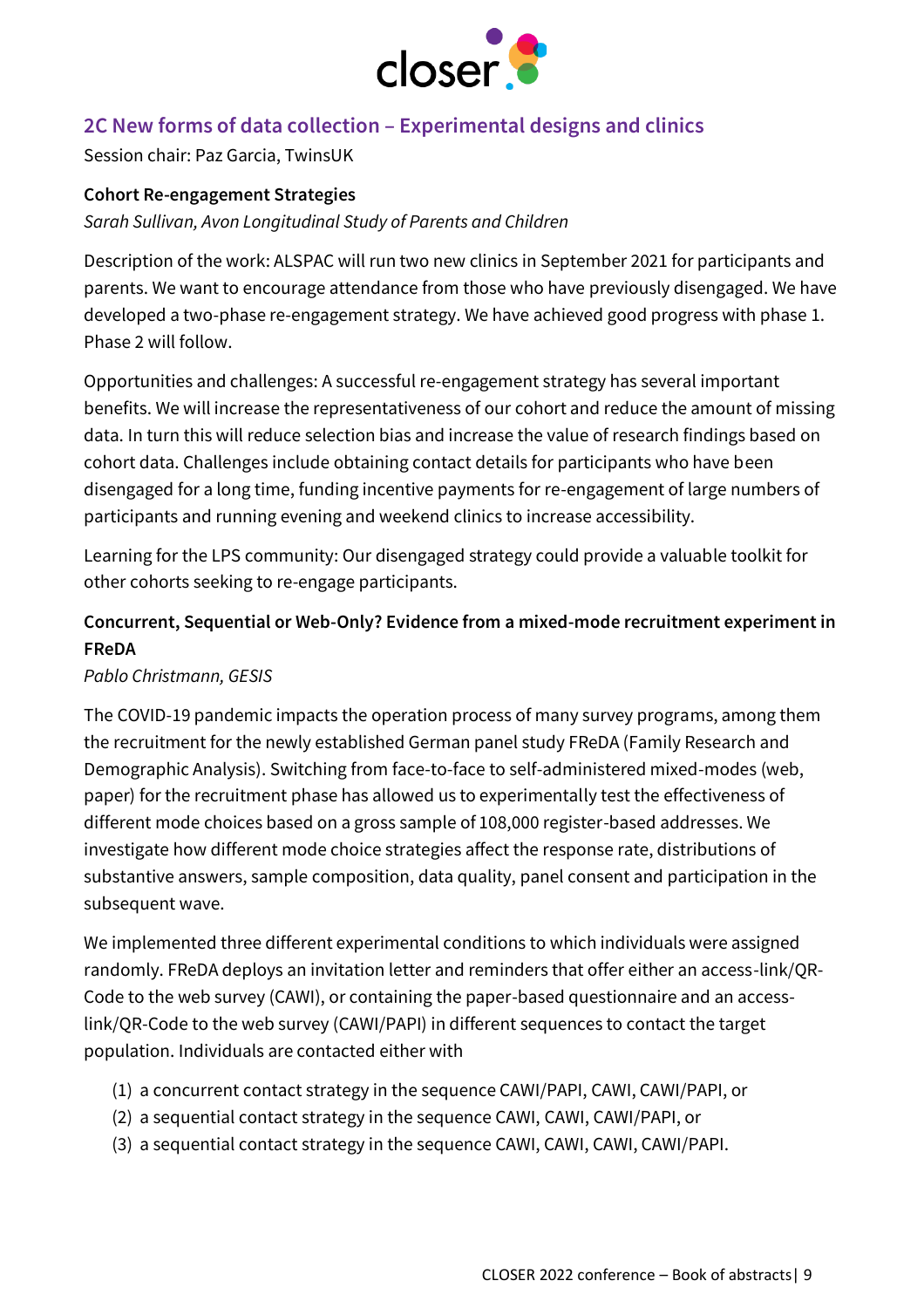

By design, the third condition also allows us to simulate and compare how the recruitment would have performed in a web-only mode with one invitation letter and two reminders.

### **3C Data linkage – Data linkages in national UK studies**

Session chair: Rosie McEachan, Born in Bradford

#### **UK Longitudinal Linkage Collaboration**

*Robin Flaig, UK Longitudinal Linkage Collaboration*

The UK Longitudinal Linkage Collaboration (UK LLC) is a new, unprecedented research infrastructure to enable research into the COVID-19 pandemic. We're integrating data from more than 20 of the UK's key longitudinal studies with systematically linked health, administrative and environmental records to facilitate the cross-disciplinary research insights such consolidated data resources can provide. This work is led by the Universities of Bristol and Edinburgh, in collaboration with the Universities of Swansea and Leicester. Since October 2020, we've been developing the infrastructure together with data specialists from our partner studies and experts across the National Core Studies (NCS) programme. We've worked with NHS Digital to create a safe and efficient way of linking multiple longitudinal studies to NHS data in an innovative yet straightforward process. Beta-testing for researcher access commenced mid-2021. Researchers will be able to request access to our Trusted Research Environment to analyse data across multiple longitudinal studies linked with NHS and administrative records with a single application, achieving new research efficiencies and possibilities in a controlled and secure manner. We'll present an overview of the UK LLC and discuss on-going plans for further enhancement of the infrastructure's utility and scope as part of the developing longitudinal research landscape.

### **Enhancing the birth cohort studies through address-level geographic linkages** *David Church, UCL Centre for Longitudinal Studies*

Description of the work: The main recent development in geographic data linkage has been address-level geocoding, which will enable analysis at the scale of the individual residence, rather than at the postcode. Linkages to a wide range of datasets have already been made at the postcode level, e.g. to fast-food outlets using Ordnance Survey Points of Interest, and to crime incident-level data from data.police.uk.

Opportunities and challenges: Linkages at the property level will be possible to e.g. Energy Performance Certificate data and to the Land Registry Price Paid data, two rich datasets with GBwide coverage. The main challenge is replicability/reproducibility since these are large datasets that are continually updated/edited.

Learning for the LPS community: Working with longitudinal data linked to geographic data at the property level should enhance the accuracy of a range of environmental research, where the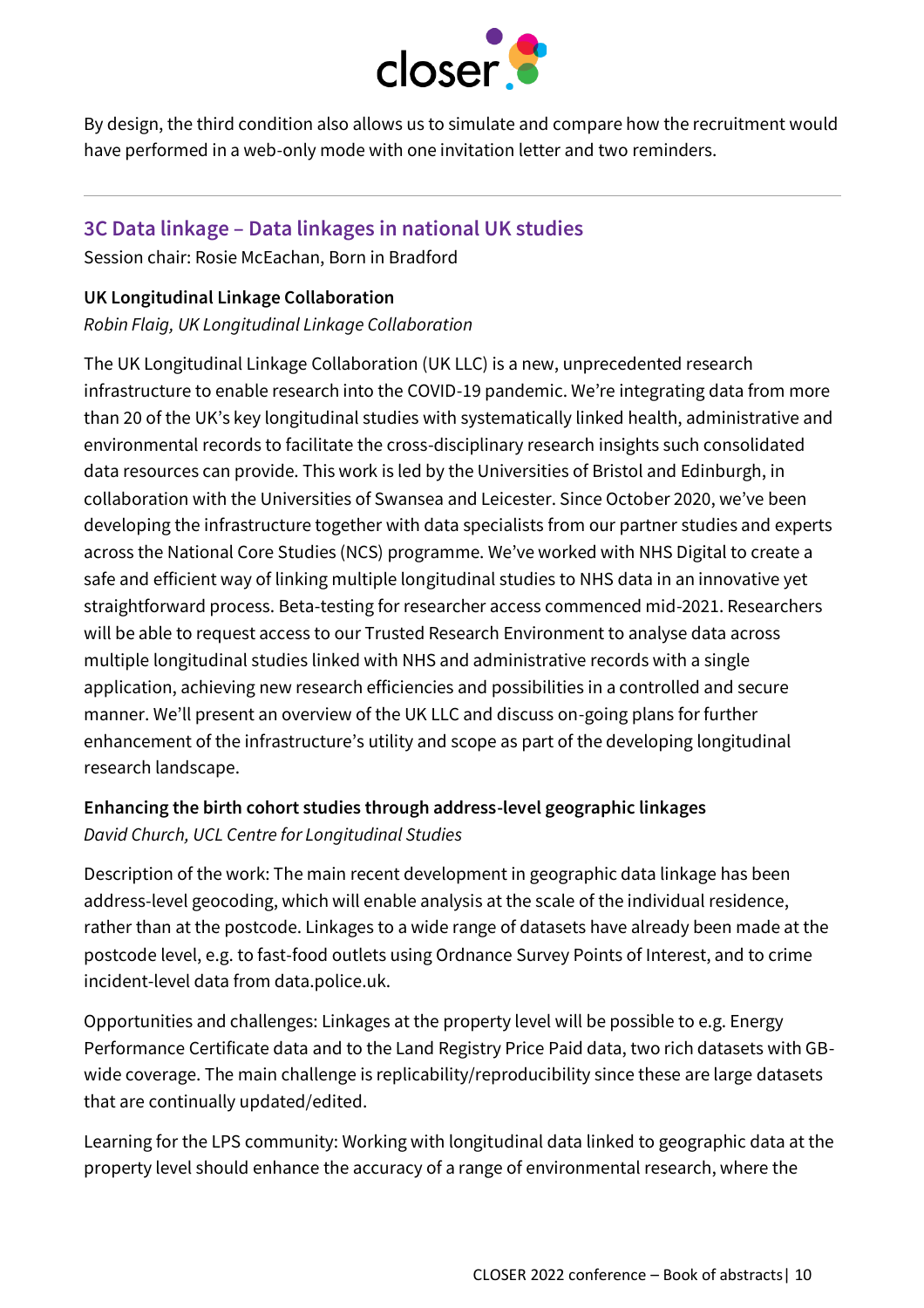

calculation of exposure (to, e.g. air pollutants or noise) depends largely on locational precision. Furthermore, it will be possible to run a series of 'natural experiments', i.e. conducting the same analyses on data based on postcode centroids vs building centroids, which will enable the quantification of these locational effects.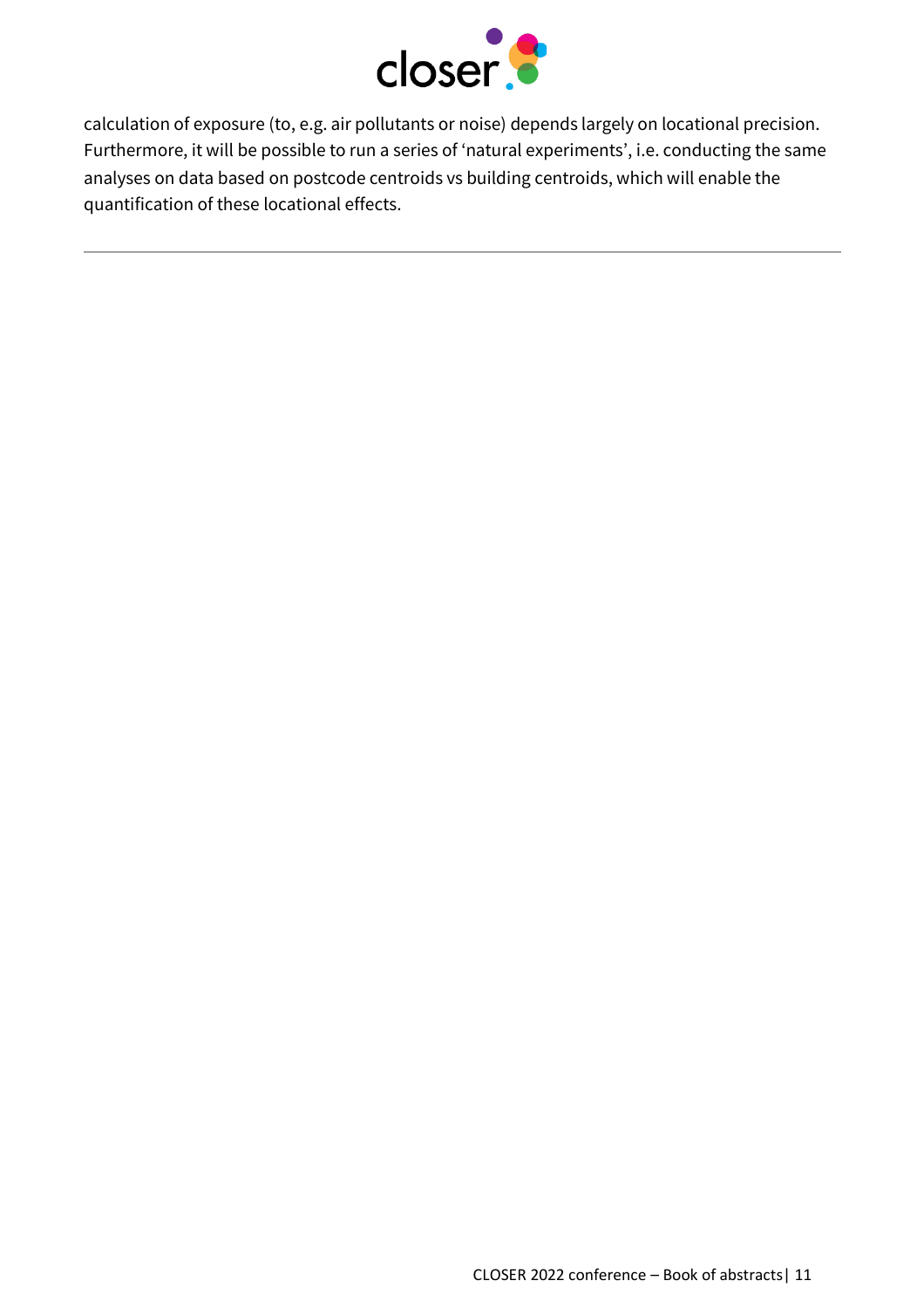

# **Thursday 20 January 2022 14:15 – 15:15 GMT Parallel session D**

## **1D The impact of COVID-19 on longitudinal population studies – Trialling virtual visits**

Session chair: Ruth Hogg, Northern Ireland Longitudinal Study of Ageing

### **The Avon Longitudinal Study of Parents and Children: The role of virtual visits in LPS data collection**

#### *Melanie Lewcock, Avon Longitudinal Study of Parents and Children*

In March 2020 ALSPAC was forced to stop all face-to-face data collection activities for the ALSPAC-G2 cohort due to the COVID-19 pandemic restrictions. Due to the time critical nature of seeing participants during pregnancy and then at specific time points following birth, the restrictions severely impacted our ability to meet key grant deliverables. ALSPAC developed a virtual visit protocol that enabled collection of a sub-set of variables via video calling platform, this was rolled out from September 2020 and we have completed over 250 data collection visits with adults and children. A participant feedback questionnaire, a small qualitative study and management experiences have provided insight into participant and fieldworker experience of virtual visits and the logistics of running this type of activity. The biggest challenge has been how to validate data obtained and this work is continuing. ALSPAC have identified there is a place for virtual visits as an option alongside traditional face to face visits to provide; an engagement tool, a method to reach those who have never attended face to face visits in the past and to future proof the study against future restrictions.

# **Video Interviews for Longitudinal Studies During the COVID-19 Pandemic**

#### *Alisha Pathania, English Longitudinal Study of Ageing*

In this presentation, we will outline how Computer-Assisted Video Interviewing (CAVI) has been introduced for Wave 10 of the English Longitudinal Study of Ageing (ELSA) as an alternative to face-to-face interviews during the COVID-19 pandemic, initially as a CAVI-only pilot and subsequently as a CAVI opt-in alternative for mainstage fieldwork. The unprecedented circumstances we found ourselves facing due to the pandemic led to discussions on how to continue fieldwork on ELSA in a way that would be COVID-secure, encourage respondent participation, and collect high quality data. ELSA comprises a long questionnaire with complex modules, which does not readily lend itself to be adapted to telephone or web modes. CAVI was felt to be a viable option where in-home interviewing was not possible. This presentation will examine the adaptations made to ELSA for CAVI, and the implications for other longitudinal surveys. In particular, it will cover: respondents' willingness to take part in this approach, how well the technology worked, and the length of the video interviews. We will also consider the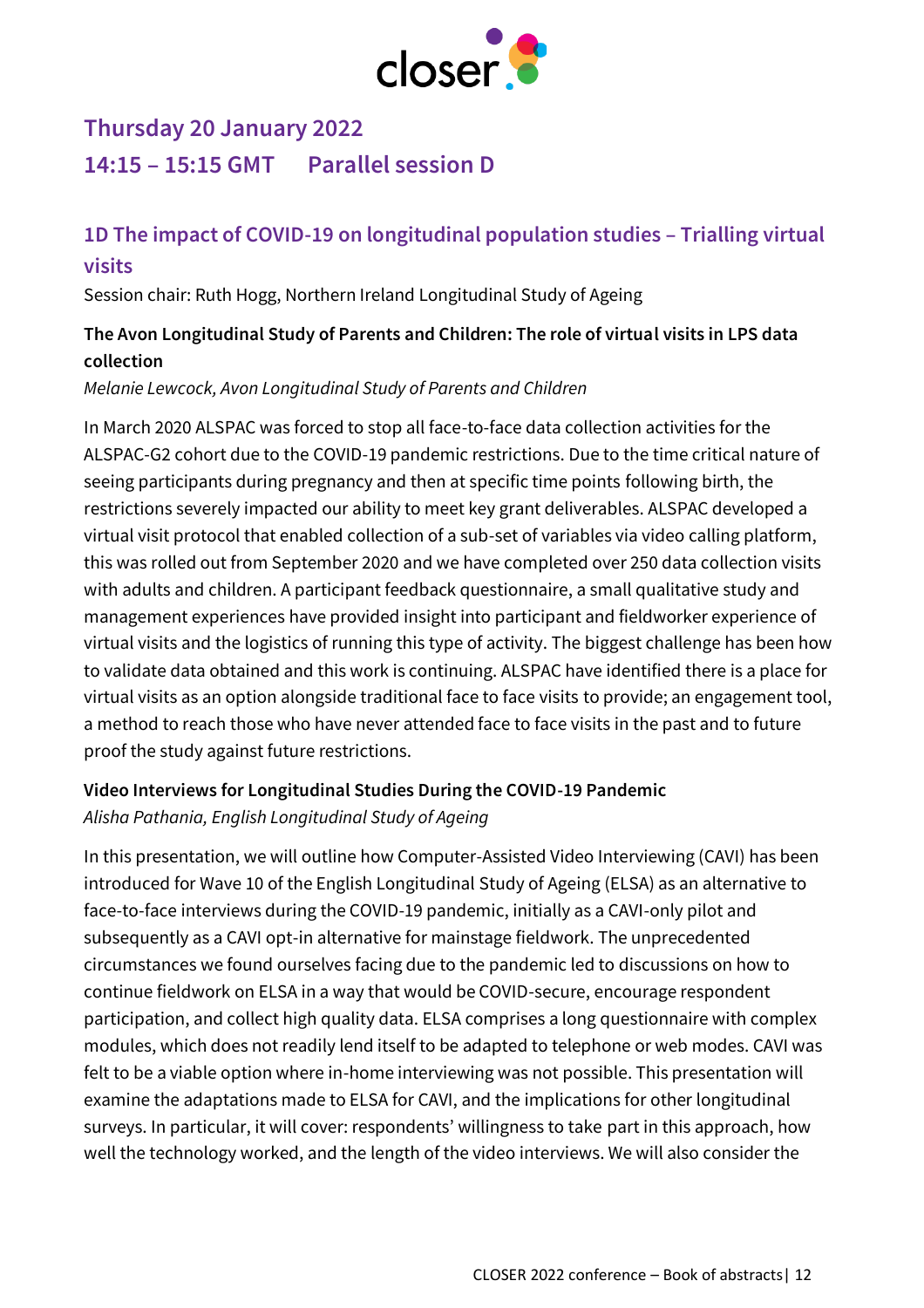

advantages and disadvantages of video call interviewing, how useful it may be to other studies, and in which circumstances.

## **2D Participant and public engagement – Engaging the public and external stakeholders**

Session chair: Emla Fitzsimons, Millennium Cohort Study

# **COVID-19 Impact and Recovery Survey: how COVID-19 fear impacts social, health and economic recovery from the pandemic in people aged over 50**

*Tamara Brown, Healthy Ageing in Scotland & Generation Scotland*

Description of the work: Stirling University has partnered with Generation Scotland to advance Scotland's first comprehensive longitudinal study of ageing. COVID-19 Impact and Recovery Survey is a new Healthy AGeing in Scotland (HAGIS) study exploring how COVID-19 fear may impact social, health and economic recovery from the pandemic in people aged 50+. We have recruited a group of volunteer co-researchers aged 50+ who have co-produced materials for the survey, survey questions, and a co-researcher page on the new website[: https://www.hagis.scot](https://www.hagis.scot/)

Opportunities and challenges: To support team cohesion and engagement we have used a mix of online meeting rooms, phone calls and emails. The plan was to start with a virtual group and then, as restrictions relax, move to more in-person activities but this has not yet been possible.

Learning for the LPS community: Co-researchers have been particularly valuable in identifying key areas of concern, shaping survey questions, and writing recruitment scripts. Co-researchers report benefits with the online group providing support and shared experiences throughout the pandemic. The value of co-production with people that reflect a cohort of interest should not be underestimated and should be built-in to new longitudinal studies.

## **Engaging Diverse Stakeholders: Strategies from the Environmental influences on Child Health Outcomes (ECHO) Program**

*Elissa Faro, ECHO Program*

The US National Institutes of Health-funded Environmental influences on Child Health Outcomes (ECHO) research program unites 69 diverse longitudinal US pediatric cohorts and enables science to inform policies, practices, and programs related to child health. The ECHO Program views stakeholder engagement as critical to its success. The NIH ECHO Program Office sought public input on the initial protocol via a Request for Information. The ECHO Stakeholder Engagement Working Group (SWG) developed ECHO-wide guiding principles, a participant experience survey, and capacity-building webinars for ECHO investigators. The ECHO Strategic Planning Task Force facilitated solution-oriented research by facilitating an environmental scan of stakeholder organizations, their research gaps, and priorities, to design a research idea evaluation framework. The SWG built upon this by creating outcome-specific resources for ECHO